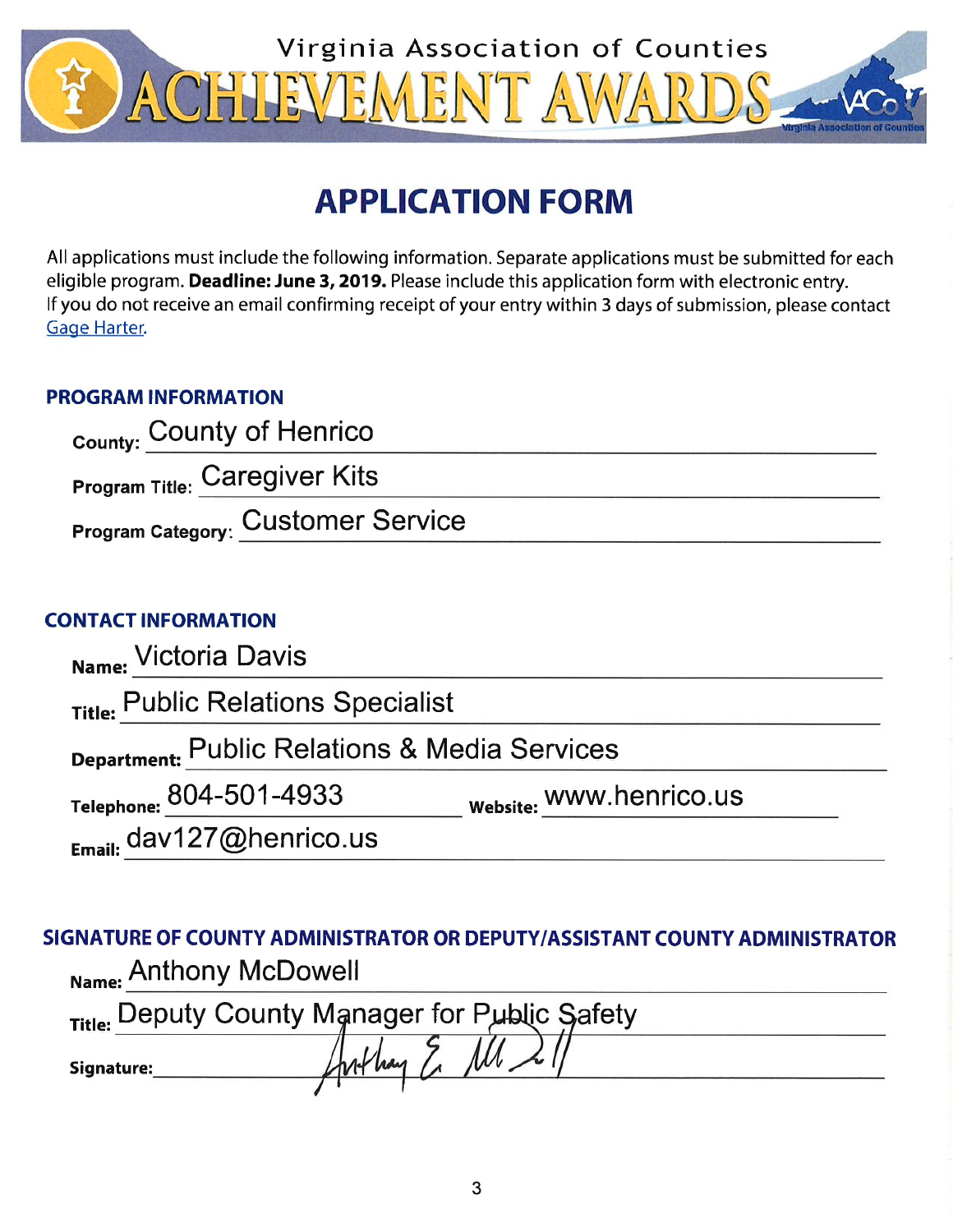Caregiver Kits Henrico County, Virginia Page 1

## **Program Overview**

Caregiver Kits at Henrico County Public Library (HCPL) enable those experiencing memory loss or dementia-related illness to connect easily with family members, friends, and caregivers by revisiting familiar themes from their lives. The kits contain books with vibrant photographs, DVDs of classic movies or television shows, popular music CDs, and discussion prompts, all chosen with the goal of encouraging memory and conversation. Each kit has a theme with broad appeal such as local history, cooking, or pets. Anyone with a library card can check out a kit to share with an older adult who may be suffering from a memory deficiency. Adults with memory disorders often have difficulty communicating verbally, but sensory stimulation reminiscent of their past, such as the images and music in Caregiver Kits, can stimulate deep memory and help them find the words they need to connect with their loved ones.

## **Problem/Challenge/Situation Faced by Locality**

Henrico County is experiencing the effects of the age wave as the Baby Boomer generation enters retirement and advanced age. The County has a higher percentage of older adult residents than the national average, and one of the highest percentages in the metropolitan Richmond region, according to census data. As a result, Henrico County Public Library serves large numbers of older adults, families caring for Seniors in their homes, and staff of residential Senior care facilities. All of these patrons are looking to improve quality of life for older adults. The Mobile Library Service at HCPL regularly visits Senior communities and works extensively with older adults and their caregivers. One concern regularly shared with Mobile Library Services staff is that older adults with memory loss or dementia-related illnesses no longer engage in conversations or daily activities as regularly or with the same enjoyment as they had in the past. Memory loss due to dementia, Alzheimer's, or stroke can make it difficult for people living with the conditions to find the words they wish to say. Sometimes family members or staff in Senior living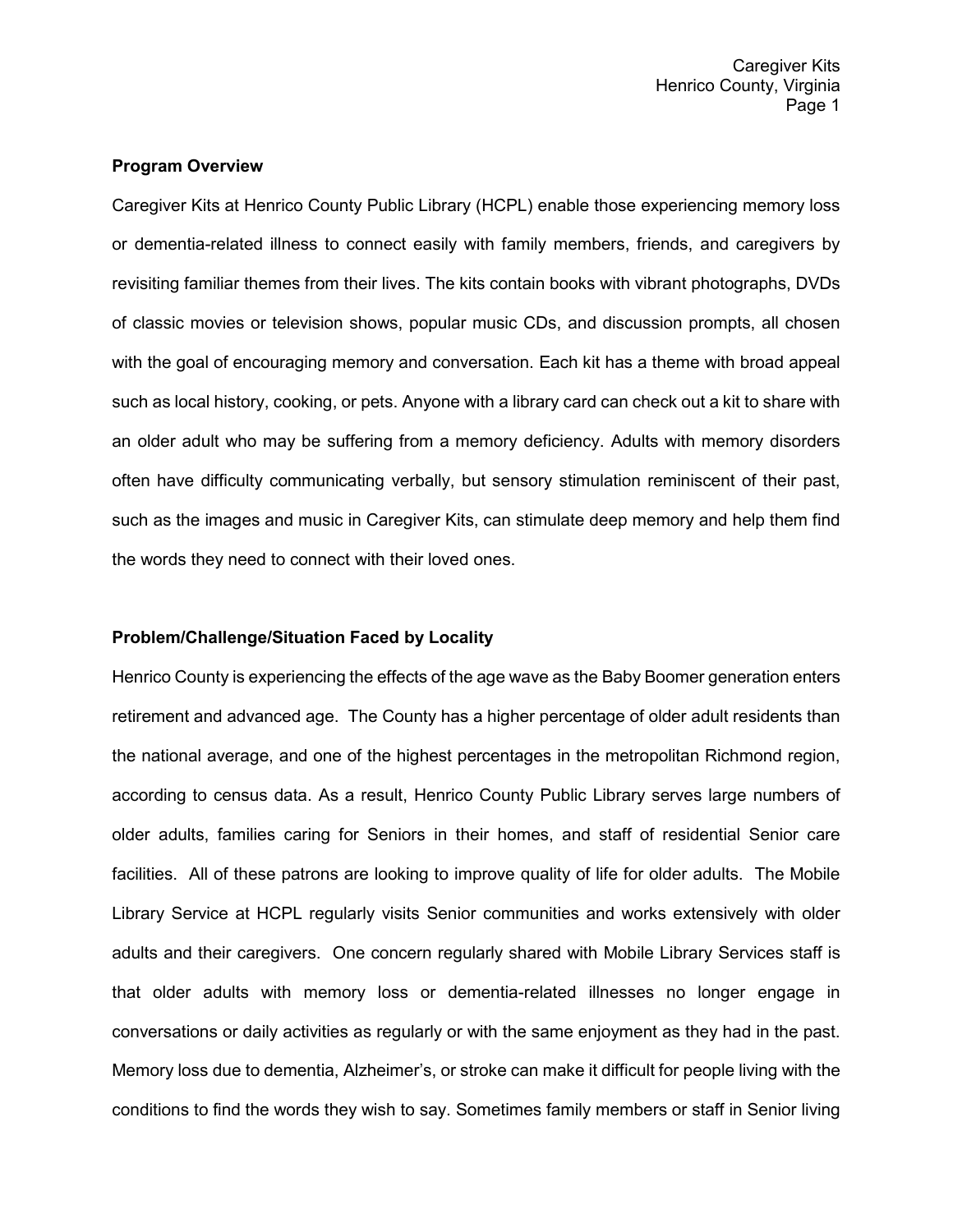facilities felt unsure of or overwhelmed about how to start a conversation These older adults were becoming increasingly isolated socially. However, when presented with images or music from their younger lives, those with memory loss can find words more easily, because these are deep memories that can survive even after the onset of dementia or an event like a stroke. With the population as a whole aging rapidly, and especially in Henrico County, there was a clear need to provide materials that could help older adults connect with friends and family in more meaningful ways.

#### **How Program Fulfilled Awards Criteria**

Caregiver Kits represent an innovation in Library service to older adults and those who care for them, in that they repurpose library assets in a new way to meet an emerging community need. The population of older adults is increasing across the nation as the Baby Boomer generation enters retirement. Along with increasing numbers of older adults, there is a corresponding increase in the prevalence of memory disorders such as dementia, Alzheimer's, and cognitive impairment due to stroke. The Mobile Library Services Supervisor Gina Fuller responded to community requests for help sparking conversation between older adults with memory loss and their caregivers by creating Caregiver Kits. Staff worked across departments and utilized existing Library resources and staff expertise to create the kits. While HCPL purchased new items and backpacks to create the kits, library systems across the state could scale this service to the size of their budgets by using materials they already own. Library systems with fewer staff could also develop Caregiver Kits, because many of the duties involved in creating the kits are routine. The success of the kits is evident in their use, attention from local media and memory care professionals, and positive feedback from the community. Caregiver Kits are a new and effective way of achieving a longstanding mission for libraries everywhere: connecting people with information they need.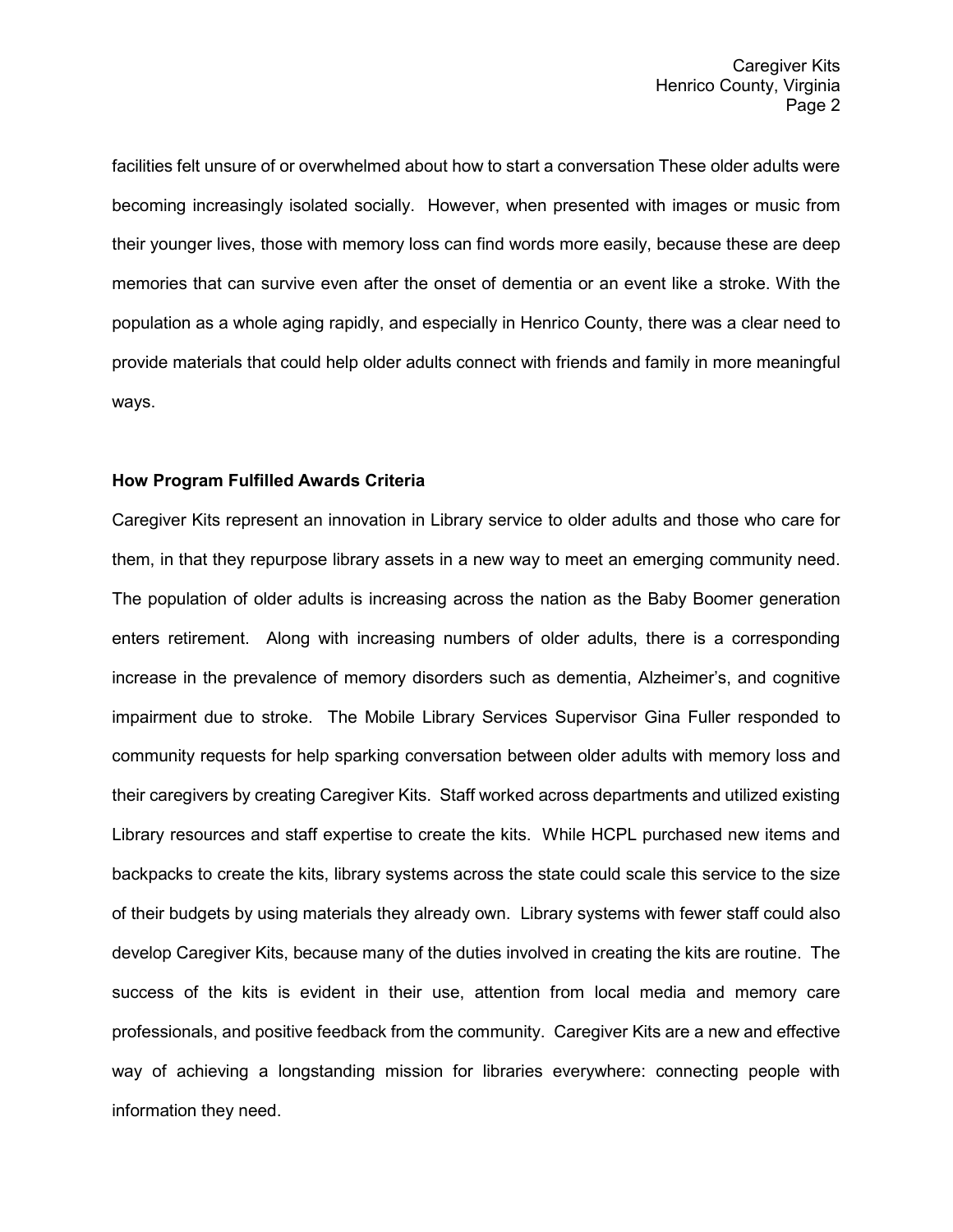#### **How Program Was Carried Out**

The mission of Henrico County Public Library is to promote reading and lifelong learning, connect people with the information they need, and enrich community life. Caregiver Kits were designed with the objective to achieve this mission and serve older adults with memory disorders, their loved ones, and caregivers – to use information to provide an avenue for people to connect with each other, learn from one another, and improve their quality of life. Inspired by conversations with older adults and their caregivers, the Mobile Library Services Supervisor set out to create an easy-to-use, grab-and-go kit that any Library cardholder could access and engage with immediately to start a conversation with a friend experiencing memory loss. She wanted to curate kits with high-interest themes and broad appeal to persons born in the 1930s and later. The kits would need to feature items stimulating to the senses such as photographs, videos, and music, to trigger deep memory while minimizing the need to read.

The Mobile Library Services Supervisor knew she would need resources and staff to create these kits, and so began by bringing the idea to the Library Director for approval. After the project was approved in December 2017, members of the Library's Adult Services Committee brainstormed to develop the kit themes. Each committee member was assigned to design a kit around one theme. Themes for the kits include the 1940s & 50s, 1960s & 70s, Automobiles, Richmond History, Holidays, Farm Life, Food and Cooking, and Pets. Committee members created lists of materials for the kits, including photography-rich books, CDs, and DVDs. In order for users of the kits to be able to dive into conversations more easily, staff created corresponding discussion questions and prompts for each theme.

The Mobile Library Services Supervisor worked to coordinate with the Library's Collection Management department and the Circulation Coordinator to create receiving, packaging, and circulation processes, and worked across departments to create, package, and circulate the kits. Criteria was developed for the kits, including: a minimum number of three items; all items selected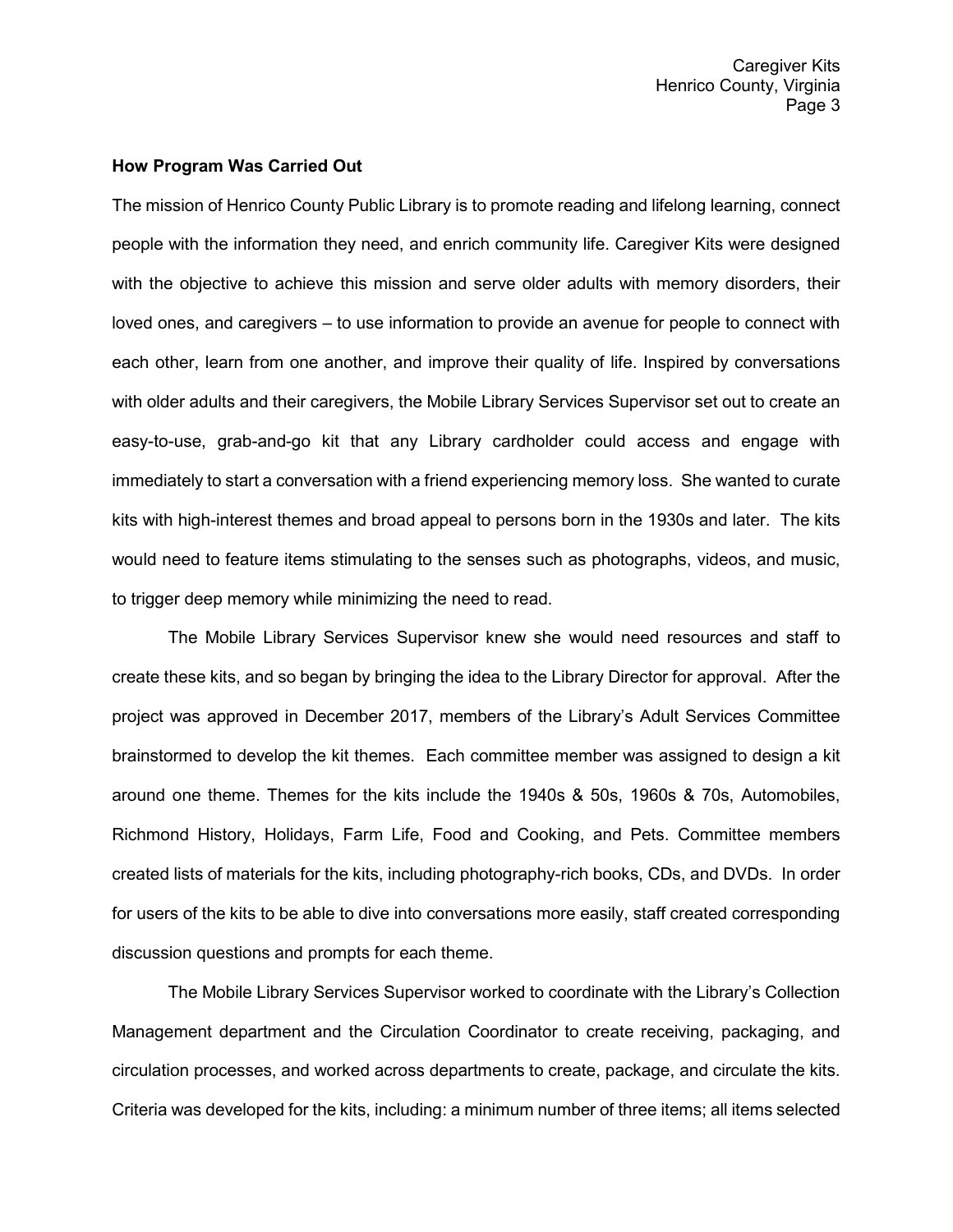must be in print so that they could be replaced easily if lost or damaged; items would need to be small enough to fit into a backpack; and each kit could not be so heavy as to make the backpacks difficult to carry.

Staff worked to design and purchase materials for the kits between December 2017 and March 2018. The kits were then processed and cataloged, and went into circulation in June 2018. The Kits are contained and circulated in mesh backpacks, so the contents are visible to prospective borrowers browsing the shelves, and so that staff can easily see whether all items are present in the kit when it is returned. Caregiver Kits are available at each of the County's five Area Libraries, in each Magisterial District, but patrons can reserve a kit to pick up at any HCPL location, including the four smaller branch libraries across the County. The kits check out for two weeks at a time and can be renewed. Each Area Library determined a location to showcase and store the kits, and signage varies by Library.

Promotion for the kits consisted of a press release picked up by local paper the Henrico Citizen, printed promotion in the Library's widely-distributed Program Guide, flyers, and features on the Library's website and social media. The Mobile Library Service promotes the kits regularly at their visits to Senior care facilities. As of April 2019, the kits have circulated over 70 times. Feedback for the kits has been overwhelmingly positive.

## **Financing and Staffing**

Caregiver Kits expand Library services to meet emerging community needs by using existing Library resources: staff expertise, and collections. Caregiver Kits essentially package materials that the Library already owns, or can purchase within existing collections budgets, in such a way that they are made useful to the growing population of older adults and those who care for them. The kits also make valuable materials and experiences available to HCPL cardholders at no cost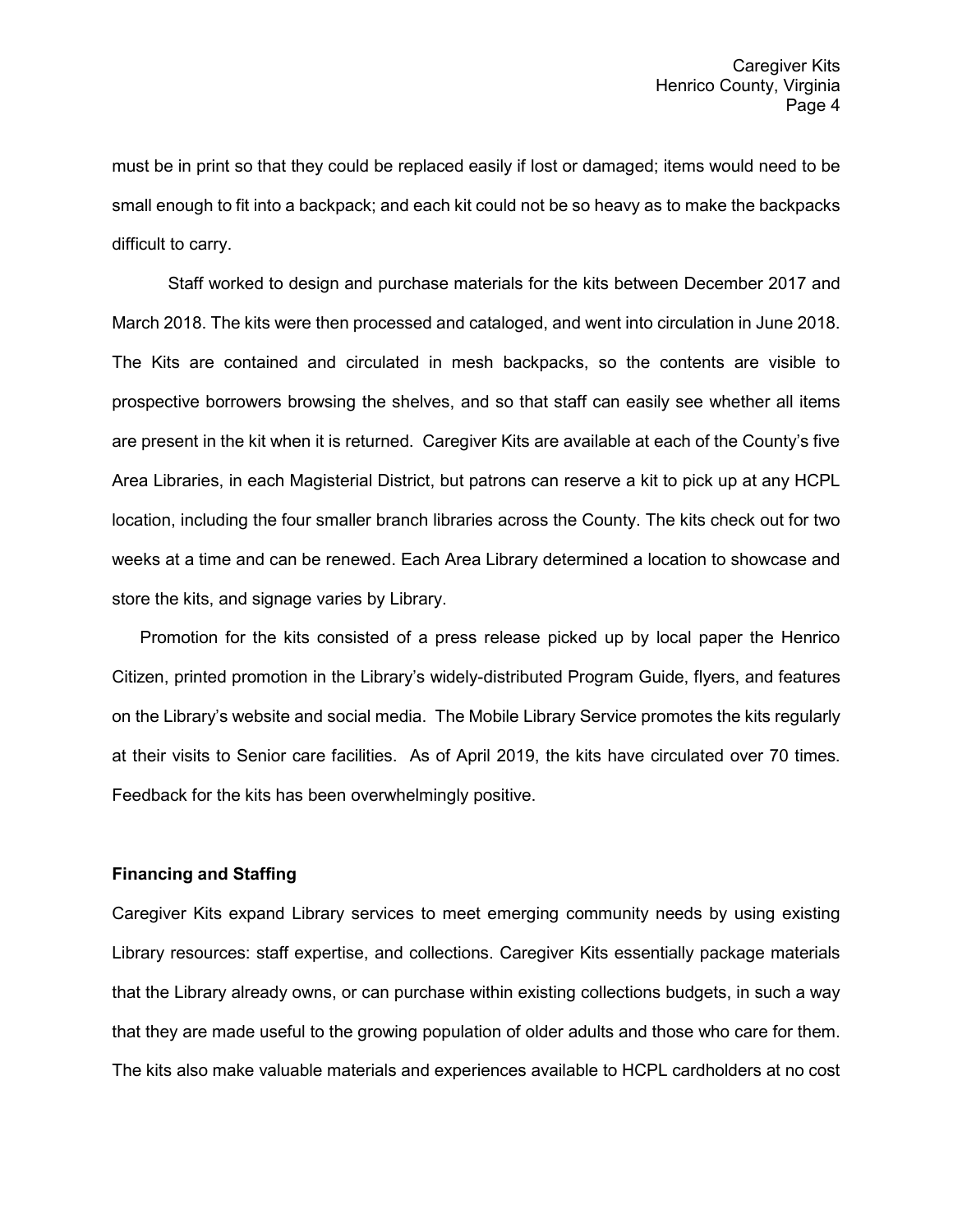to them, their families, or those under their care, and can be created at little cost to a Library system.

The cost to develop Caregiver Kits included materials and staff time. Work to develop the kits was spread out across departments and involved work routine to staff duties: public services, committee work, collection development, acquisitions, circulation policy, and public relations. Eight themed kits were developed, with three kits made for each theme, for a total of 24 kits. HCPL purchased backpacks as well as new items for each of the kits, many of which were already part of the Library's collection; a library system with limited collection development resources and staff could assign smaller numbers of staff to group already-owned materials into kits and provide discussion questions in order to replicate the service.

| # Copies       | <b>Kit Name</b>    | Cost     |
|----------------|--------------------|----------|
| 3              | 1940s/50s AV       | \$63.84  |
|                | 1940s/50s Books    | \$104.22 |
| 3              | 1960s/70s AV       | \$217.86 |
|                | 1960s/70s Book     | \$80.79  |
| $\overline{2}$ | Auto AV            | \$130.86 |
|                | <b>Auto Books</b>  | \$97.16  |
| 1              | Farm AV            | \$101.71 |
|                | Farm Books         | \$69.39  |
| 3              | Food AV            | \$152.10 |
|                | <b>Food Books</b>  | \$97.44  |
| $\overline{2}$ | <b>Holidays AV</b> | \$129.18 |

• Books, CDs, and DVDs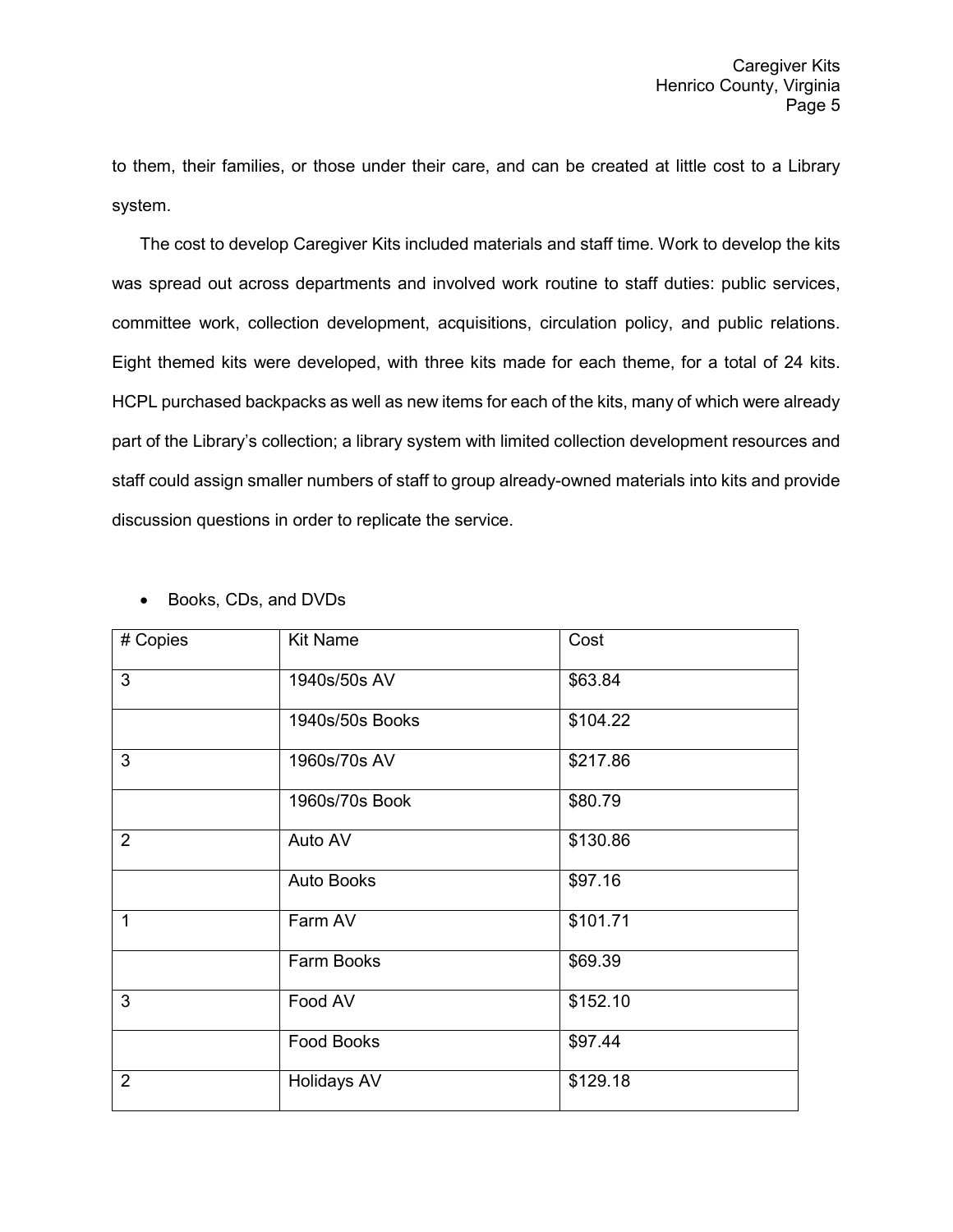|   | <b>Holidays Books</b> | \$111.70 |
|---|-----------------------|----------|
| 3 | Pets AV               | \$365.40 |
|   | Pets Books            | \$82.59  |
| 3 | <b>RVA AV</b>         | \$225.00 |
|   | <b>RVA Books</b>      | \$205.02 |

• Backpacks: 24 at \$20/each: \$480.00

• **Grand Total: \$2714.26**

# **Program Results**

Caregiver Kits were made available to the public in June 2018 with the goal of providing an avenue for people with dementia and other memory disorders to connect with their caregivers and loved ones. As of April 2019, Caregiver Kits have circulated over 70 times across Henrico County. The most popular kits by circulation count are Richmond (local) History, Food & Cooking, and 1940s & 50s.

Local Science reporters from the local NPR/PBS station, WCVE The Community Idea Stations, encountered the press release and requested promotional materials regarding the Kits to distribute at a symposium on aging for memory care professionals held in November 2018. Mobile Library Services was invited to host a table at and attend the symposium.

In early April 2019, the Virginia Public Library Director's Association awarded Caregiver Kits an Outstanding Service Innovation award, and is looking into creating a statewide program for Caregiver Kits.

A young woman who used a kit to converse with her great-grandmother agreed to be interviewed for a video produced by the County's Department of Public Relations and Media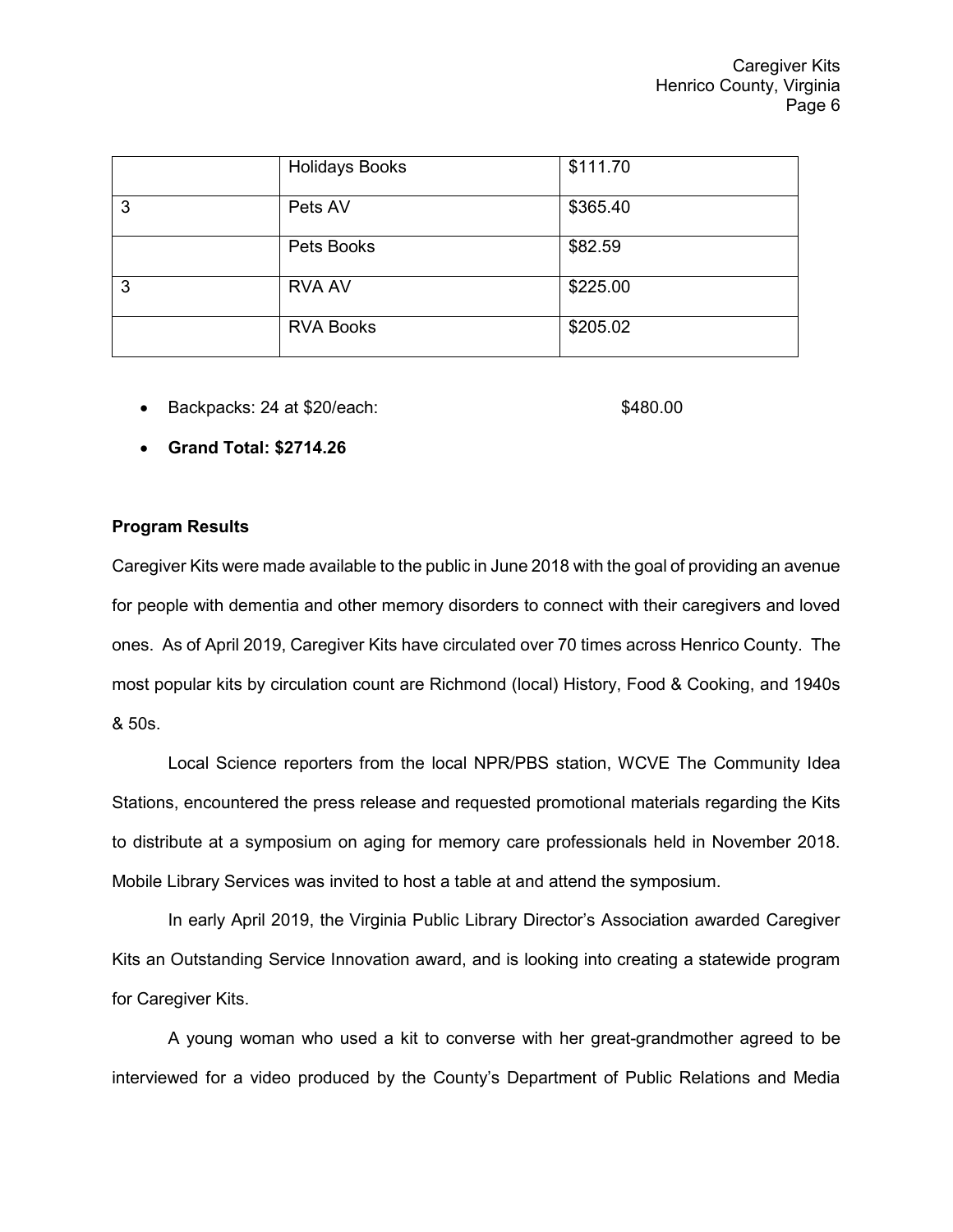Services, as she had such a positive experience using the kit. She had selected the Richmond History-themed kit, and was able to connect with her great-grandmother through the materials and discussion prompts. She said of her experience: "What the kit opened up as far as opportunity goes, is a realization, an understanding that we are all people, and we are all here…to connect with one another. Some way, somehow, everybody just wants connection."

In the video, the young woman goes on to say, "My great-grandmother, she was able to share her youth with me through those books and through those very natural conversations that we had. So not only were we learning together, about things that she may not have known existed inside the Richmond area, but we were able to share experiences from what I'm currently going through, and what she was able to witness in her youth."

This young woman, and others who have used the kits and shared feedback, have illustrated that the objective underpinning Caregiver Kits has been achieved. The kits are a valuable service to the growing population of older adults and those with memory disorders in Henrico County, and are able to stimulate deep memory and conversation between these adults and those who care for them.

#### **Brief Summary**

Caregiver Kits are a new service from Henrico County Public Library designed to serve older adults with memory disorders, their loved ones, and caregivers. The kits use information to provide an avenue for people to connect with each other and improve quality of life. Inspired by conversations with older adults and their caregivers, Library staff set out to create an easy-to-use, grab-and-go kit that any Library cardholder could access to start a conversation with a friend experiencing memory loss. Staff curated kits with high-interest themes and broad appeal to persons born in the 1930s and later. The kits would feature items stimulating to the senses such as photographs, videos, and music, to trigger deep memory while minimizing the need to read.